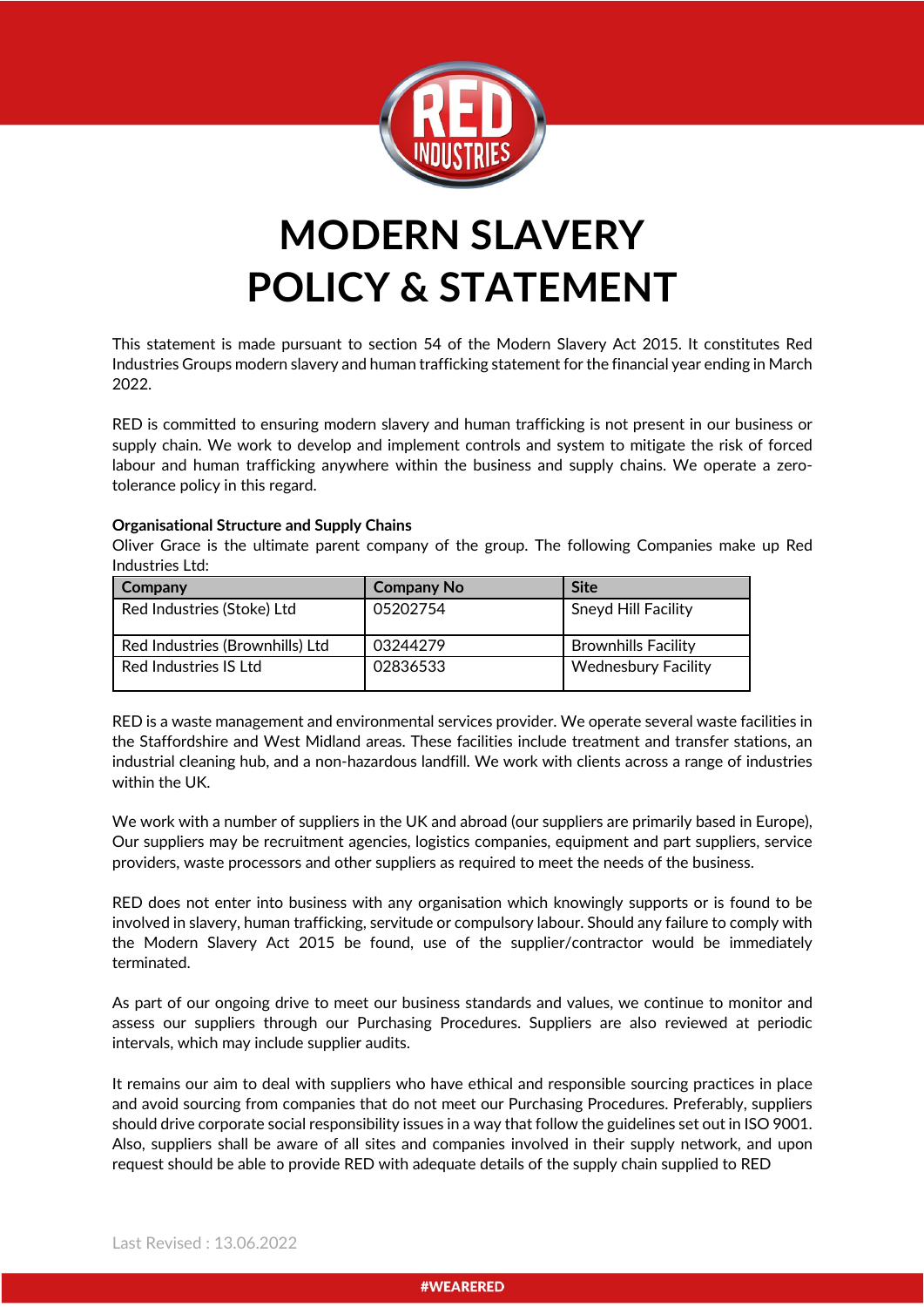

### **Organisation Policies and Procedure**

We operate an integrated Management System and are committed to operating at the highest standards – we hold ISO 14001, ISO 9001 and OHSAS 18001/ISO 45001.

We operate several policies procedures, which are available to all employees. These policies and procedures ensure we are conducting business in a transparent and ethical manner and with integrity. Our policies are enforced and are renewed as required.

- Whistleblowing Policy
- Equality, Diversity, and Inclusion Policy
- Anti Bribery & Anti Corruption Policy
- Grievance Policy

Our policies and procedures reflect our commitment to integrity and acting ethically in all of our activities. The systems we have in place, including our policies and procedures, minimise the risk of human trafficking or modern slavery occurring within our business and supply chain.

We encourage to raise concerns about any issue or suspicion of modern slavery in any parts of our business or supply chains of any supplier tier at the earliest possible stage.

If you believe or suspect a breach of this policy has occurred or that it may occur you must notify your manager or report it in accordance with our Whistleblowing Policy as soon as possible. You should note that where appropriate, and with the welfare and safety of local workers as a priority, we will give support and guidance to our suppliers to help them address coercive, abusive and exploitative work practices in their own business and supply chains.

If you are unsure about whether a particular act, the treatment of workers more generally, or their working conditions within any tier of our supply chains constitutes any of the various forms of modern slavery, raise it with your manager.

# **Relevant Employee Information**

We have procedures in place to help us address the risk and ensure all prospective employees are legally entitled to work in the UK. We carry out several checks on potential and new employees, including confirming the person's identity, carrying out Right to Work checks, obtaining references and paying wages into a personal bank account.

The recruitment of our workforce is primarily conducted through recruitment agencies, however we do promote our vacancies through internal channels and recruitment portals. We recognise that this is an area where human trafficking and slavery is a higher risk – we work closely with selected and reputable agencies and require suitable checks to be carried out by the agency prior to the person starting work. We also look to transfer agency staff onto permanent contracts of employment wherever suitable and feasible.

Our business operates year-round without the need for specific 'seasonal workers' or irregular unskilled workers. We recognise that people are the cornerstone of RED's success. We value our diversity as a source of strength. We are proud of RED's history of treating employees with respect and dignity and are committed to building upon this tradition.

# **Relevant Activity**

Last Revised : 13.06.2022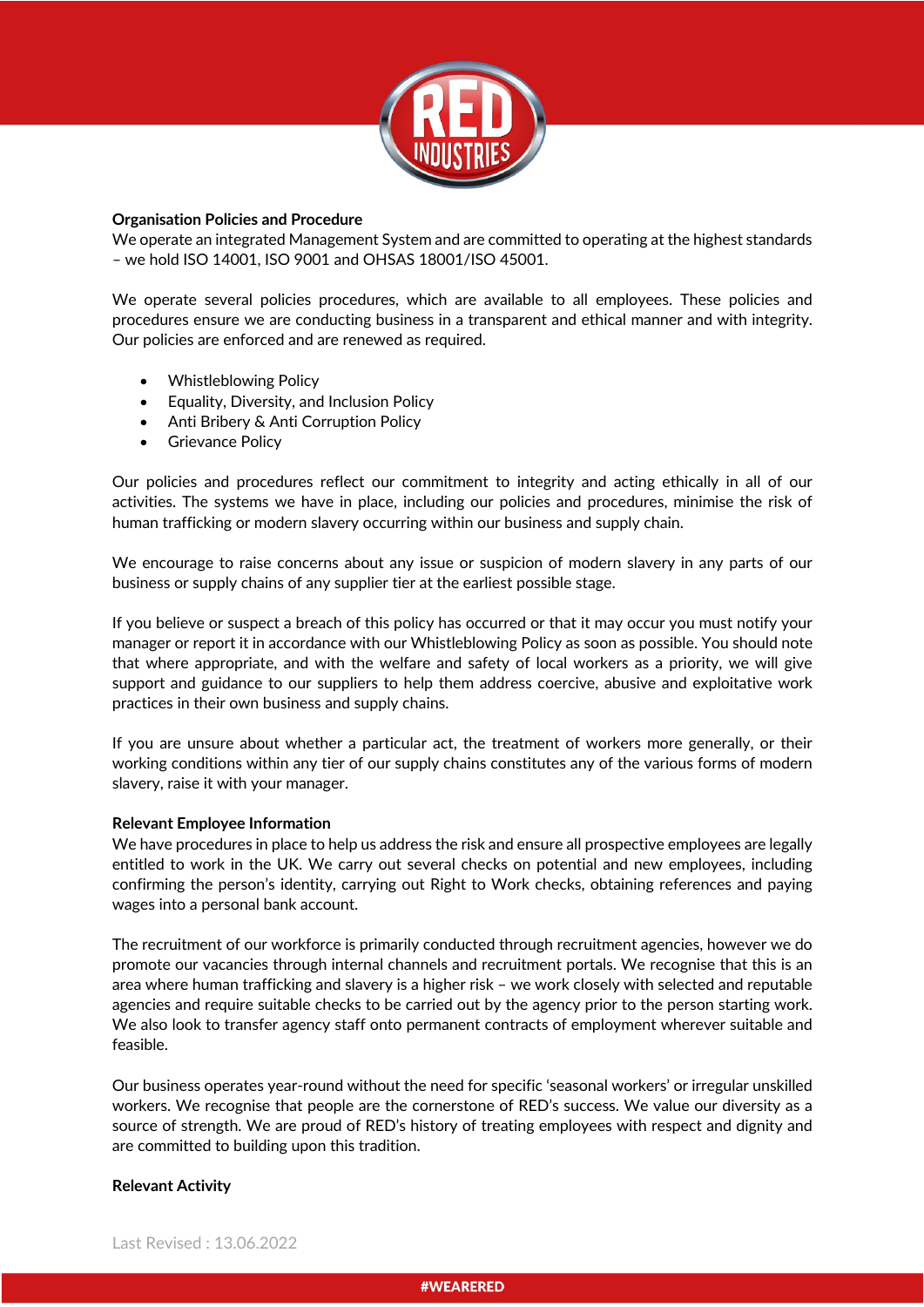

RED undertook activities during the period which included:

- Reviewed recruitment process.
- Continued audits on current and new suppliers within the operational teams.
- All employees are trained on modern slavery at the beginning of their employment and this is reviewed annually.

During 2022/23, the business will have a specific action plan to drive the activities below:

- Review the Purchasing Procedure.
- Full risk assessment of all suppliers, to ensure all risks are considered including, financial, environment, legal, corporate social responsibility and market/supply.
- Completion of audits across all suppliers to incorporate the new audit procedure which result in a robust supply chain.
- Review Whistleblowing and Equality, Diversity, and Inclusion Policy.
- Educate and train employees within RED, to understand their responsibility around modern slavery.

# (Once approved a project plan will be drawn up and implemented.)

# **Responsibility**

The board of directors has overall responsibility for ensuring this policy complies with our legal and ethical obligations, and that all those under our control comply with it.

The Group Technical Director has primary and day-to-day responsibility for implementing this policy, monitoring its use and effectiveness, dealing with any queries about it, and auditing internal control systems and procedures to ensure they are effective in countering modern slavery.

Management at all levels are responsible for ensuring those reporting to them understand and comply with this policy and are given adequate and regular training on it and the issue of modern slavery in supply chains.